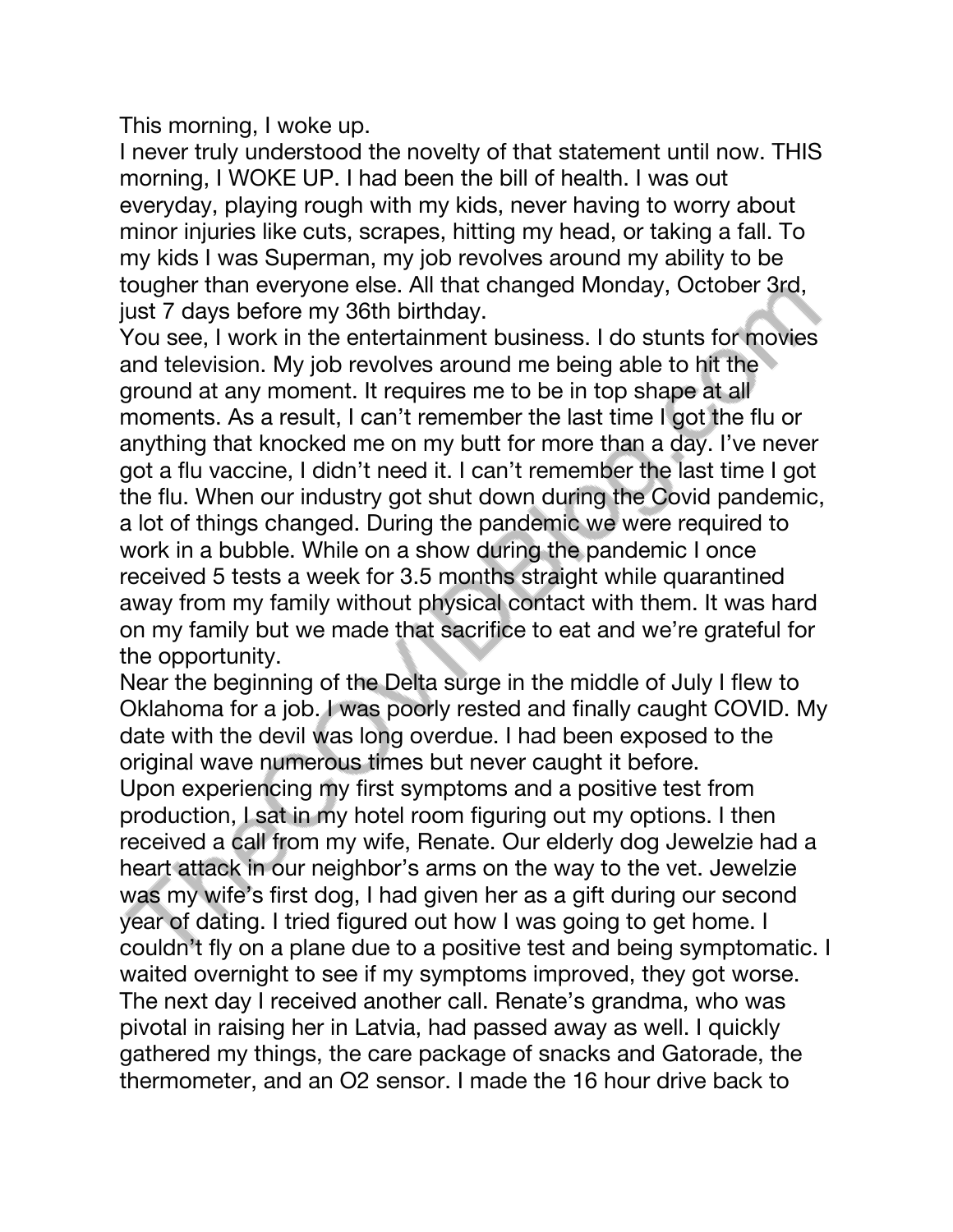Newnan to be with my family, even though I would only be there in proximity; as I would be quarantined in the bedroom. Over the next two weeks I would battle a nagging fever. At the end, Renate caught Covid as well. For the 5 weeks of our combined Covid experience, we took turns being single parents and caretakers. While I was still quarantined, I received another phone call. My dad died. I was devastated. Dad had been near the end for the past few months and although I was fortunate to see him a few weeks before, I couldn't visit him while Contagious. Even worse is that I couldn't go and comfort my mom for the same reason. Mom had been vaccinated at my request early due to her high risk category. This was around the time that we were finding out the vaccines didn't prevent transmission and the data was being highly debated as to it's effectiveness against the delta strain (which I had). I called her as much as I could. We had to put off the funeral until Renate, my sister's family, and I all recovered from Delta. At the end, we all made a full recovery. We had our date with the Devil, we had won. 2 weeks later. My dog Leo, a 12 year old border collie, was unable to walk or go to the bathroom. I made the journey with our neighbors (who were his and jewelzie's late age day caretakers) to the vet and held him as he passed on. I felt like we lost everything in a short time. I hit a depression.

After two weeks, I finally pulled myself out of my depression. Put my nose to the grindstone and got back to training. It's where I felt like myself. The nightmare was over.

Over the next few weeks I watched the mainstream media continue to whip the public into a frenzy over Covid. But this one was different. The message from the administration and the media was strange. The message was GET VACCINATED, when asked about natural immunity of those that had been previously infected they were undecided at best dismissive at worst.

Our union (SAG-Aftra) soon followed in lock step with our government and left leaning media outlets. Allowing for productions to mandate vaccinations and COMPLETELY ignoring natural immunity. Allowing productions to be the arbiters of any "exemptions" religious, medical, or otherwise. The hush hush on the street was that it was Vax or no Vax, natural immunity wasn't discussed, and there would be no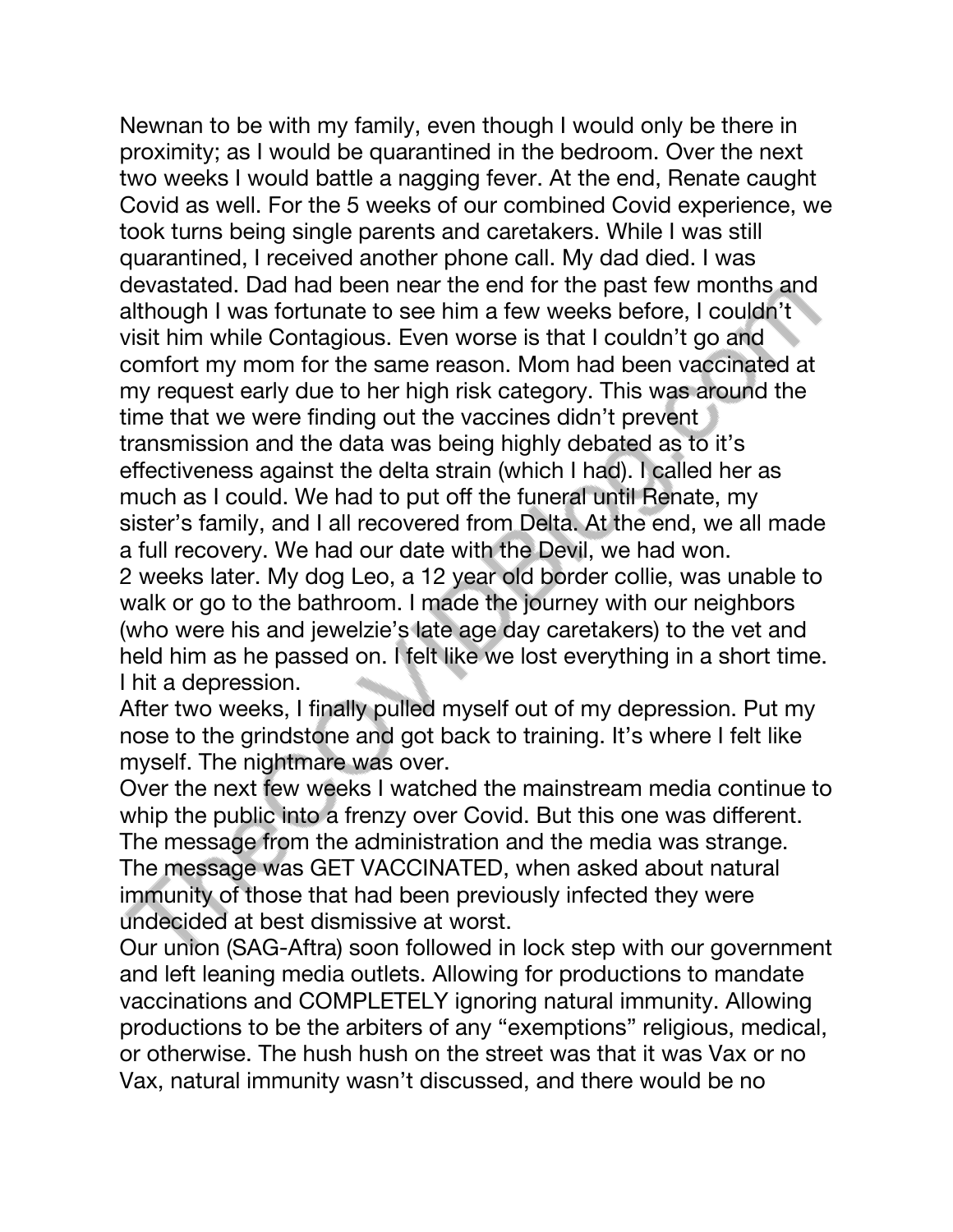religious exemptions. The only medical exemption even possible for consideration was an immediate allergic reaction to previous vaccines.

I experienced this first hand as I was reached out to multiple productions from Marvel, Netflix, and CW for invitations to work; All Vax mandates shows. Upon asking a few of these productions (I did not ask CW as I was already at a loss about the others) if they would allow me to provide an antibody test and proof of recent recovery from Covid…. I was completely ghosted. The message was clear. GET THE DAMN SHOT.

I lost sleep the next few weeks as I watched countless other stunt people in the same boat as me the same experience. Some productions weren't Vax mandate, and some were lucky to be on those. After much debating, praying, and asking doctors; I had a decision to make: Keep losing money and be labeled as a quack that didn't believe in "the science"? After all the vaccines kept being touted by everyone as "safe and necessary." And anyone expressing doubt was labeled anti Vax . Even mentioning natural immunity got you labeled a kook.

In the end, in a moment of depression and guilt, I scheduled the vaccine. I was doing it for my family. I got the Johnson and Johnson due to the quick turn around time. My Dr recommended in a previous visit that I should wait 6 months post infection to get a vaccine, but after informing that to multiple productions, I was ghosted. I went and got the vaccine on Monday October 3rd at noon at my local Costco. Immediately after getting the vaccine, I had pretty intense pain at in my left deltoid. I told the the pharmacist "wow that was a pretty intense feeling compared to the other shots I had before!" She made a joke about me being a wimp and I brushed it off.

I went home after the 15 min waiting period. I decided to take it easy and just play a video game and walk around the house every hour or so. I feel weird but not bad… fever symptoms started around 7pm. Fever was normal…until around 10pm.

After 10pm my night turned into absolute hell. I felt like I had worms in my veins. I had a terrible fever. Every joint was on fire, but yet I was freezing. Freezing so much by midnight that I started shaking uncontrollably. It was more intense than Covid had ever been for me.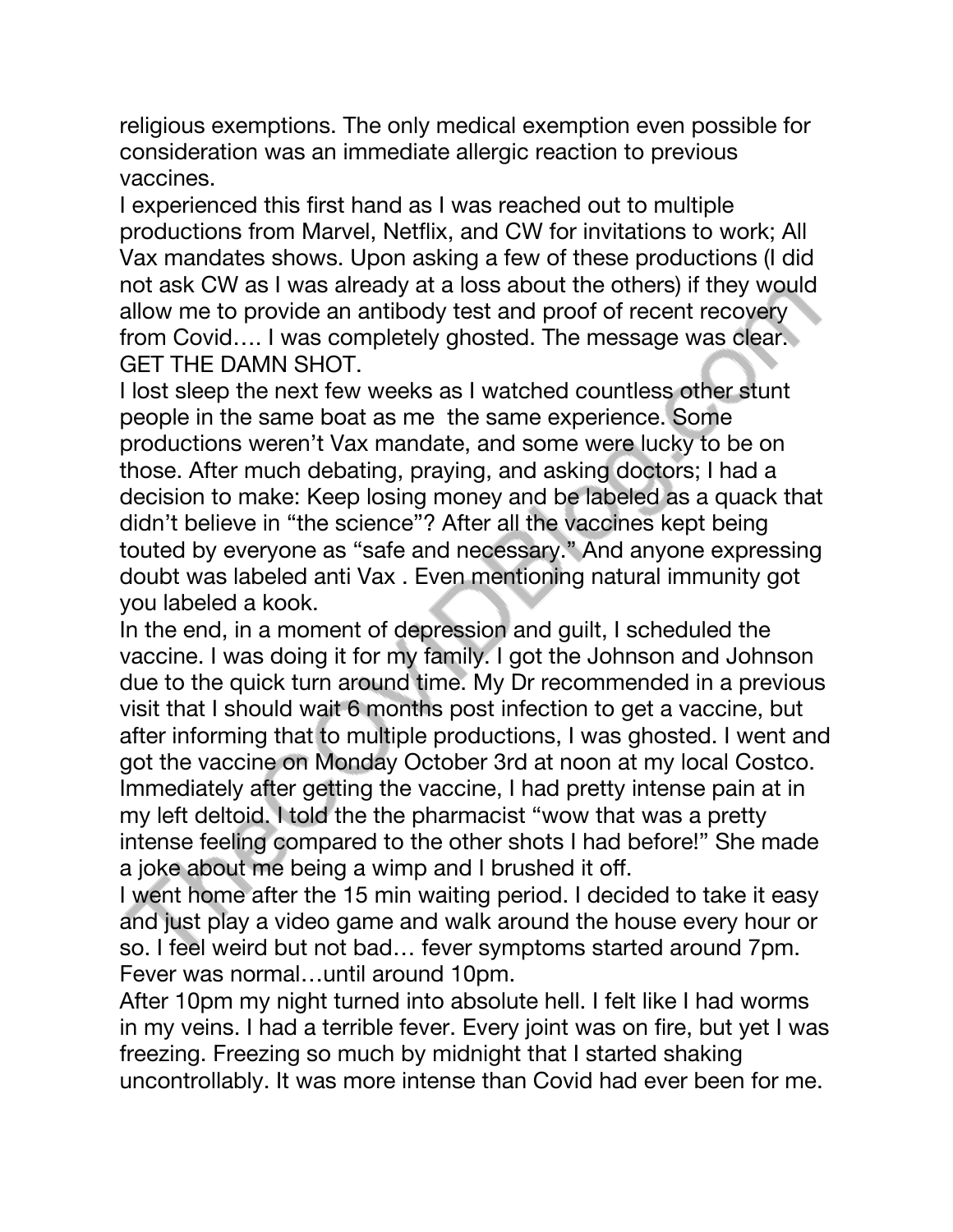I had to go sit (I could barely stand I was in so much pain) in the shower under piping hot water for 30-40 mins to stop my shaking. I had to do this twice in the night when the shaking would become uncontrollable. I didn't sleep all night. Not only because I was in so much pain, but because I was hyper vigilant and terrified. As a person that has brushed with death dozens of times, this had me doubting my ability to survive this.

I posted on Facebook. Not because I wanted attention. I was scared for my life and wanted to document what was happening, something wasn't normal. Maybe someone with medical experience could quell my fears and provide me piece of mind. I had all types of responses, many encouraging and some dismissive and some downright terrible that I deleted. It became my distraction for the night. Document my symptoms in case I didn't make it. I'm not being dramatic. It was that bad. In retrospect, I should have went to the emergency room. I was simply unable to make an intelligent decision in that state. My brain didn't work. I was exhausted. Everything I looked up online was censored and filtered by Google to tell me not to worry that fevers and my symptoms were normal and that blood clots only were reported as an issue in women. I didn't sleep all night . Ibuprofen and Tylenol didn't touch this stuff.

Tuesday (day 2) was similar. The shaking was less. The fever was able to be affected by Tylenol… maybe I overreacted… maybe I was just being dramatic. Once my fever was controlled though I started feeling something weird in my left arm. I would get tingles every now and then in my left inner bicep and my left thumb and forefinger. The left side of my neck was having the same pain/shooting as well. My injection site was swollen and warm. I was having similar symptoms in my legs and right arm though not as bad. I thought for sure I couldn't be having blood clots EVERYWHERE. Besides the Johnson and Johnson had been re-approved and blood clots were only reported as a problem in women. I thought it was probably because I was tired and and freaked out after last night. Besides all this means "it's working."

Tuesday night I slept. Well that's one word for it. I had nightmares the entire night that were layered inside of each other and in every dream I was powerless against some looming threat. It was inception meets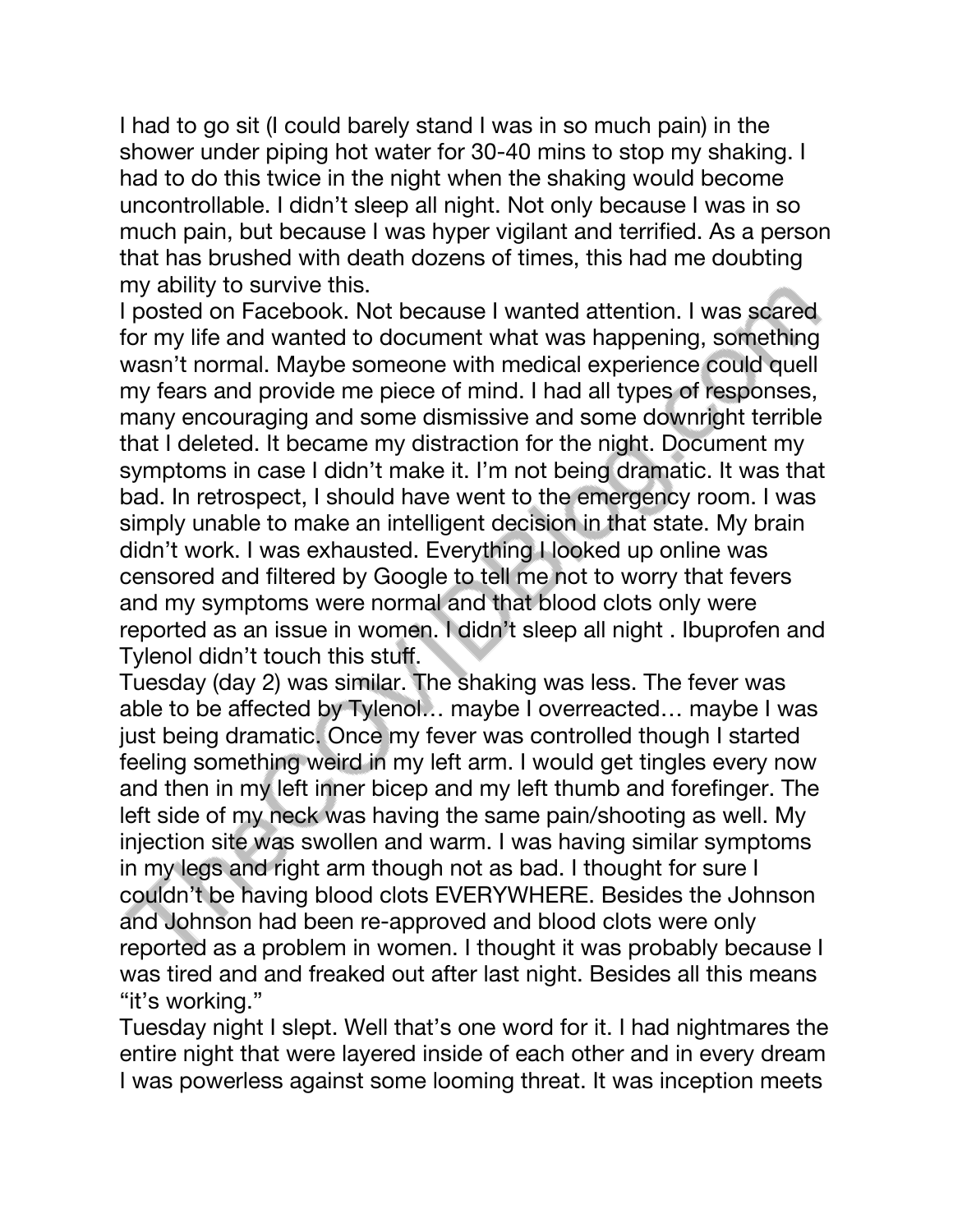Freddie Kruger.

Wednesday was the same. I tried to shake the feelings I was having in my body. I tried to do normal things. I still couldn't even walk briskly without getting gassed out. I couldn't stay in a still position without my extremities tingling. I decided to give it another day, but I made a Dr appointment just in case.

After another night of nightmares and the tingling getting weirder. I made it to the Dr. who heard my case, guessed anxiety and a possible infection from the injection site, but made an ultrasound appointment for the next day as a precaution on my left arm and neck.

After get another night of nightmares I went to my ultrasound at 1 pm. The ultrasound the next day revealed to everyone's surprise that I had 4 clots confirmed in my left arm. Including a deep vein thrombosis in my brachial vein, and a clot in my jugular vein. No more tests were done and I was sent straight to my Doctor across the street to receive anticoagulants. I was instructed that I will be in them for three months and could not do any activity that would cause trauma to my body. I could die from not being able to clot. Not cuts, no falls, NO head trauma. Meaning I can't effectively do my job. The doctor said that I could have died without immediate treatment. That when I got back to my exercise and Ju jitsu that I could have died when one of the many clots displaced. My whole life flashed before my eyes and I was suddenly humbled before my creator never before had I pleaded with God for multiple nights in a row. I was begging him to spare me for my family's sake.

I write this because I want people to think long and hard about the effect of public pressure and to remember that the government nor your employer have your best interest in mind. They want to make money. If you rock the boat or get in the way, your are thrown away like trash. No one cares about my history of harsh reactions to vaccines. No one cared about my recently having Covid. It was up to ME to take a stand and I failed and paid the consequences. NEVER AGAIN. The mandates are literally killing people. I would be dead if we wouldn't have caught it. Just imagine if someone didn't have the time, money, or insurance to go see a dr over "flu like symptoms." For me it was -\$300 and I still doubted myself.